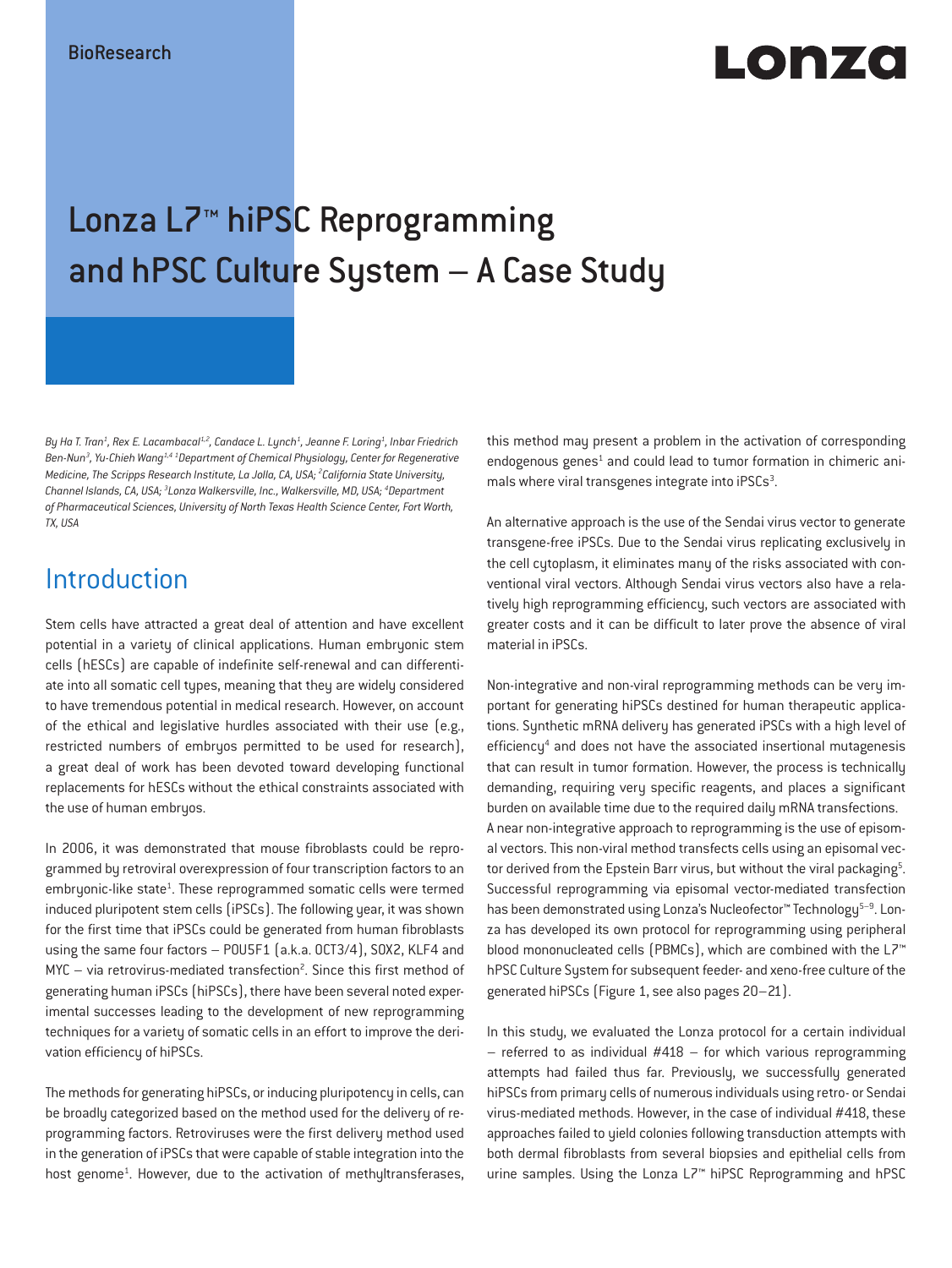Culture System, we have generated hiPSCs from PBMCs of individual #418. The data presented here demonstrate that the Lonza protocol can be used for the generation of high quality hiPSCs, capable of maintaining their differentiation potential.stem cells (hESCs) and human induced pluripotent stem cells (hiPSCs).



Figure 1

Schematic of Lonza's L7™ hiPSC Reprogramming and hPSC Culture System.

### Materials and Methods

#### Reprogramming of PBMCs

PBMCs were cultured over 6–8 days in a priming medium (provided by Lonza) that supports differentiation of the mixed PBMC population toward erythroblasts. After this priming phase, 1 million cells/sample were co-transfected with 3 µg of the vector cocktail (provided by Lonza) using the P3 4D-Nucleofector™ Kit (Lonza, cat. no. V4XP-3012) and program EO-115. Transfected cells were plated on 6-well plates coated with L7™ hPSC Matrix (Lonza, cat. no. FP-5020) and cultured in an optimized recovery medium containing a reprogramming enhancer (both provided by Lonza) for 2 days. At day 2, post transfection, the recovery medium was mixed 1:1 with fresh L7™ hPSC Medium (Lonza, cat. no. FP-5007) before replacing it completely at day 4 with L7™ hPSC Medium. Typically, iPSC colonies appear at days 9–10, post transfection, with some colonies being large enough for picking from day 12 onwards.

#### Culture of hiPSCs

After transfer into L7™ hPSC Medium, the medium was replaced every other day with 2 ml freshly supplemented media until colonies were large enough to subculture. The initial colonies were manually passaged (P1) into separate 12-well plates coated with L7™ hPSC Matrix (Lonza, cat. no. FP-5020) and containing supplemented L7™ hPSC Medium. Cells were cultured in a humidified 37 °C incubator under normoxic conditions  $(20.9\% 0_2; 5\% 0_2)$ . To subculture colonies during expansion at P3 and later passages, L7™ hPSC Passaging Solution (Lonza, cat. no. FP-5013) was used according to the product instructions. Some cells (P2) were also manually passaged onto radiation-inactivated mouse embryonic fibroblast (MEF) feeders and continuously cultured in DMEM/F12 media with L-glutamine containing 20% KnockOut™ Serum Replacement, 100 μM non-essential amino acids, 100 μM ß-mercaptoethanol (all from Life Technologies, Carlsbad, CA), and 12 ng/ml FGF2 (Stemgent, Cambridge, MA).

#### Embryoid Body Formation

For differentiation into each germ layer by embryoid body (EB) formation, we used our previously reported protocol<sup>10</sup>. Pluripotent cell colonies were harvested and cultured in ultra-low attachment plates with FGF-deficient DMEM/F12 medium with L-glutamine containing 20% KnockOut™ Serum Replacement, 100 μM non-essential amino acids, and 100 μM ß-mercaptoethanol (all from Life Technologies, Carlsbad, CA) for 7 days. On day 8, EBs were transferred onto gelatin-coated coverslips and cultured in the same medium for an additional 7 days. EBs were then fixed, permeabilized and incubated with antibodies against biomarkers relevant to the three germ layers.

#### Melanocyte Differentiation

To differentiate hiPSCs into melanocytic derivatives, we used a directed differentiation protocol previously developed by our group<sup>11</sup>. In brief, hiPSC colonies were harvested and cultured in suspension as cell aggregates for 7 days in bFGF-deficient DMEM/F12 medium with L-glutamine containing 20% KnockOut™ Serum Replacement, 100 μM non-essential amino acids, and 100 μM ß-mercaptoethanol (bFGF-deficient hESC medium; all components from Life Technologies, Carlsbad, CA). Cell aggregates were then plated onto plates coated with PBS containing 10 μg/ml human fibronectin (BD Biosciences, San Jose, CA) and cultured in the MelDiff medium which consists of MelM basal medium (ScienCell Research Laboratories, Carlsbad, CA), 4 ng/ml bFGF (Stemgent, San Diego, CA), 20 pM cholera toxin (Enzo Life Sciences, Plymouth Meeting, PA), 50 ng/ml human Wnt3a (R&D Systems, Minneapolis, MN), 50 ng/ml human stem cell factor (SCF; R&D Systems, Minneapolis, MN), 0.1 μM endothelin-3 (Sigma-Aldrich, St. Louis, MO), 100 μM L-ascorbic acid (Sigma-Aldrich, St. Louis, MO), 1x melanocyte growth supplement (ScienCell Research Laboratories, Carlsbad, CA) and 1x insulin-transferrin-selenium solution (Life Technologies, Carlsbad, CA) for 7 additional days. On day 15, the cells were further propagated and matured by culturing them in MelDiff medium containing 1 μM α-MSH (Sigma-Aldrich, St. Louis, MO) for 14 more days. At the end of differentiation (around day 30), cells were maintained in MelM medium (ScienCell Research Laboratories, Carlsbad, CA).

#### Fluorescence Staining

For staining hiPSCs, EBs and melanocyte differentiation derivatives, cells were rinsed with PBS and then fixed in PBS containing 4% paraformaldehyde for 25 minutes, permeabilized in PBS containing 0.2% Triton X-100 and incubated with antibodies against specific biomarkers. The primary antibodies used here were purchased from Cell Signaling (POU5F1), Millipore (NANOG and SMA), R&D Systems (SSEA4 and SOX17), Covance (TUBB3), Thermo Scientific (MITF), and Santa Cruz (MART-1/Melan-A).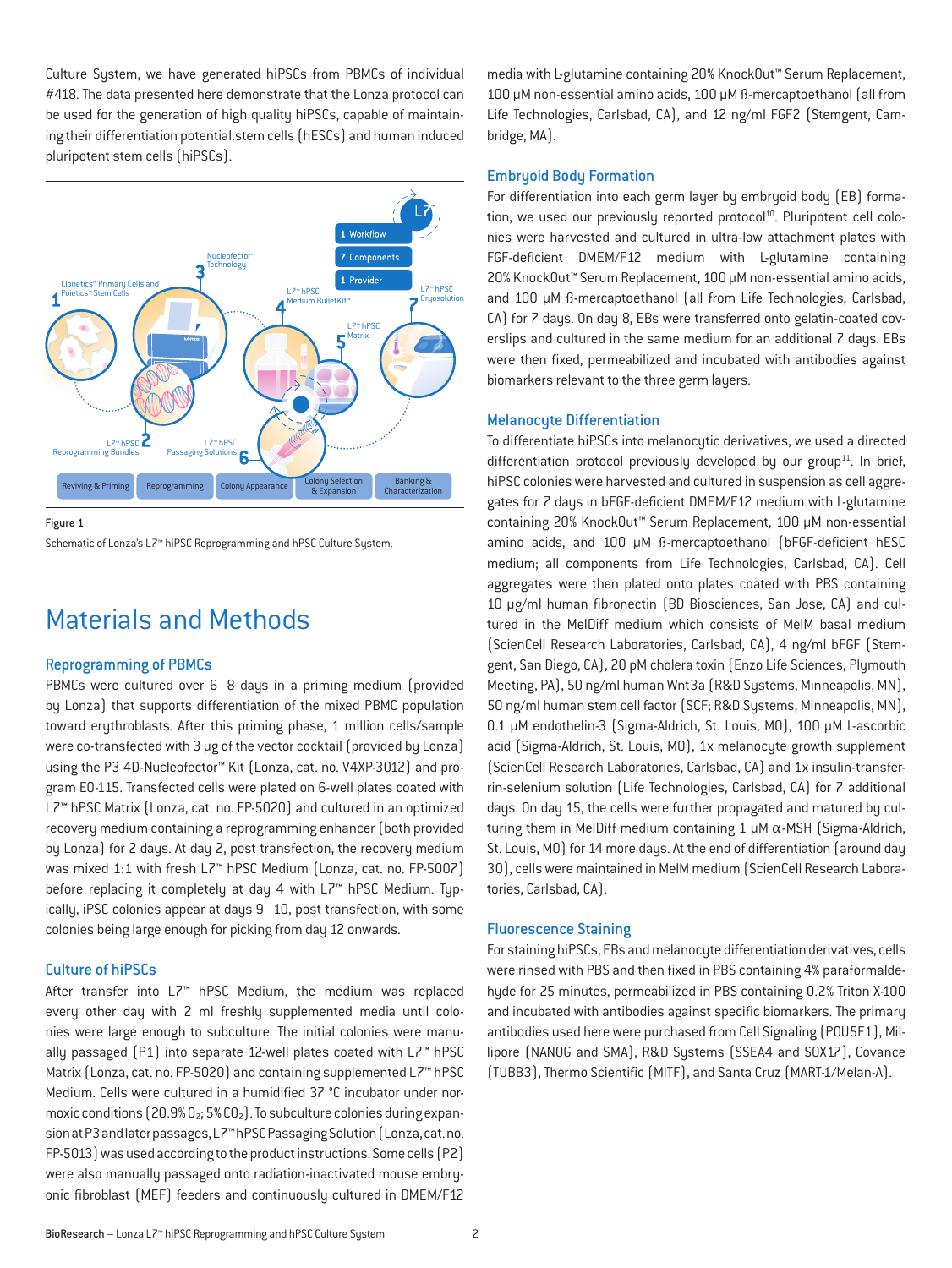### Results and Discussion

Prior investigations attempting to reprogram either dermal fibroblasts or epithelial cells from individual #418, using traditional virus-mediated transductions (Sendai virus and retrovirus), were unsuccessful.

The Lonza L7™ hiPSC Reprogramming and hPSC Culture System was proved a useful tool in overcoming certain reprogramming hurdles during the generation of hiPSCs for individual #418. The sustem yielded hiPSC-like colonies 6 days after transfection using Nucleofector<sup>™</sup>



Figure 2 Reprogramming PBMCs isolated from the blood sample of individual #418. 7 days after Nucleofection (D15), small but iPSC-like cell colonies (indicated by an arrowhead) can be observed. PBMC418iPS1506 hiPSCs showed typical morphologies of hPSCs in feeder and feeder-free culture.

Technology. These hiPSC-like cells displayed typical morphologies of hPSCs in both feeder and feeder-free culture (Figure 2). These cells were positive of many biomarkers for cellular pluripotency including NANOG, POU5F1 and SSEA4 (Figure 3). In addition, the hiPSCs (PBMC418iPS1506 cells) generated from individual #418 PBMCs can be differentiated into cell types belonging to all three germ layers (Figure 4) and also successfully differentiated into melanocytes (Figure 5).



Figure 4 Differentiation of PBMC418iPS1506 cells into cell types relevant to three germ layer lineages through embryoid body formation. Distinct cell types were clearly differentiated as demonstrated by germ layer-specific gene expression: TUBB3 – ectoderm, SMA – mesoderm, SOX17 – endoderm.



Figure 3 PBMC418iPS1506 cells were positively stained with biomarkers (NANOG, POU5F1 and SSEA4) for cellular pluripotency.



Figure 5 Directed differentiation of PBMC418iPS1506 hiPSCs into melanocytic cells. The differentiated derivatives (PBMC418iPS1506\_Mel Diff) expressed melanocytic biomarkers MITF and MART-1.